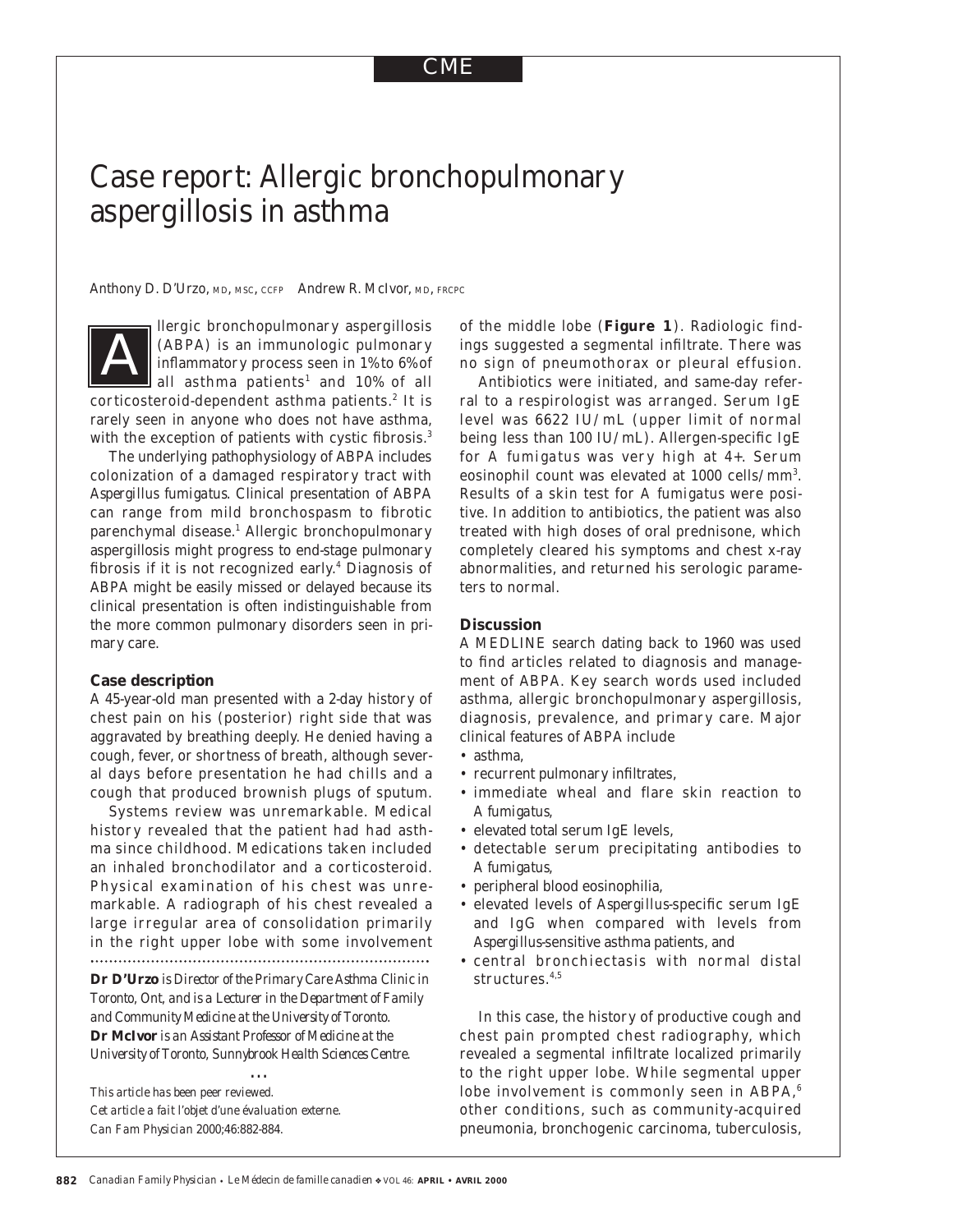CME **Case report: Allergic bronchopulmonary aspergillosis in asthma**

and pulmonary embolus, might also be associated with segmental infiltrates. Initial management of patients with constitutional and respiratory system complaints and radiographic evidence of pulmonary infiltrates might include initiating antibiotics. Referral should be considered if there is concern that non-infectious causes are contributing to the problem. Allergic bronchopulmonary aspergillosis has been documented in both infants<sup>7</sup> and adults<sup>8</sup> with asthma.

Differentiating ABPA from more common pulmonary disorders remains a challenge due to similarities in symptoms. Several clues might help clinicians narrow the differential diagnosis in patients with respiratory complaints and pulmonary infiltrates: condition fails to improve after a course of antibiotics or a new infiltrate is found in a new location, which is not uncommon in ABPA. Patients with ABPA often complain of productive cough that is associated with golden brown sputum plugs. The clinical scenarios outlined above and a history of asthma might arouse suspicion about the possibility of ABPA.

In cases where specialist referrals cannot be arranged quickly (as might be the case in some rural settings), initiating oral corticosteroid therapy would be reasonable if antibiotics failed to provide resolution of disease evident on chest radiographs. Prednisone might be administered at a dose of 0.5 mg/kg daily for several weeks until patients are asymptomatic and pulmonary infiltrates resolve. The dose can then be converted to alternate days for up to 3 months.

If pretreatment levels of serum IgE are known, one should aim to reduce them by more than 50% with corticosteroid therapy. The prednisone dose should be tapered slowly and might eventually be discontinued for some patients. Antifungal therapy

F i g u re 1. **Chest radiograph:** *A) Posteroanterior view shows a large irregular area of consolidation primarily in the right upper lobe and partially in the middle lobe. B) Lateral view.*